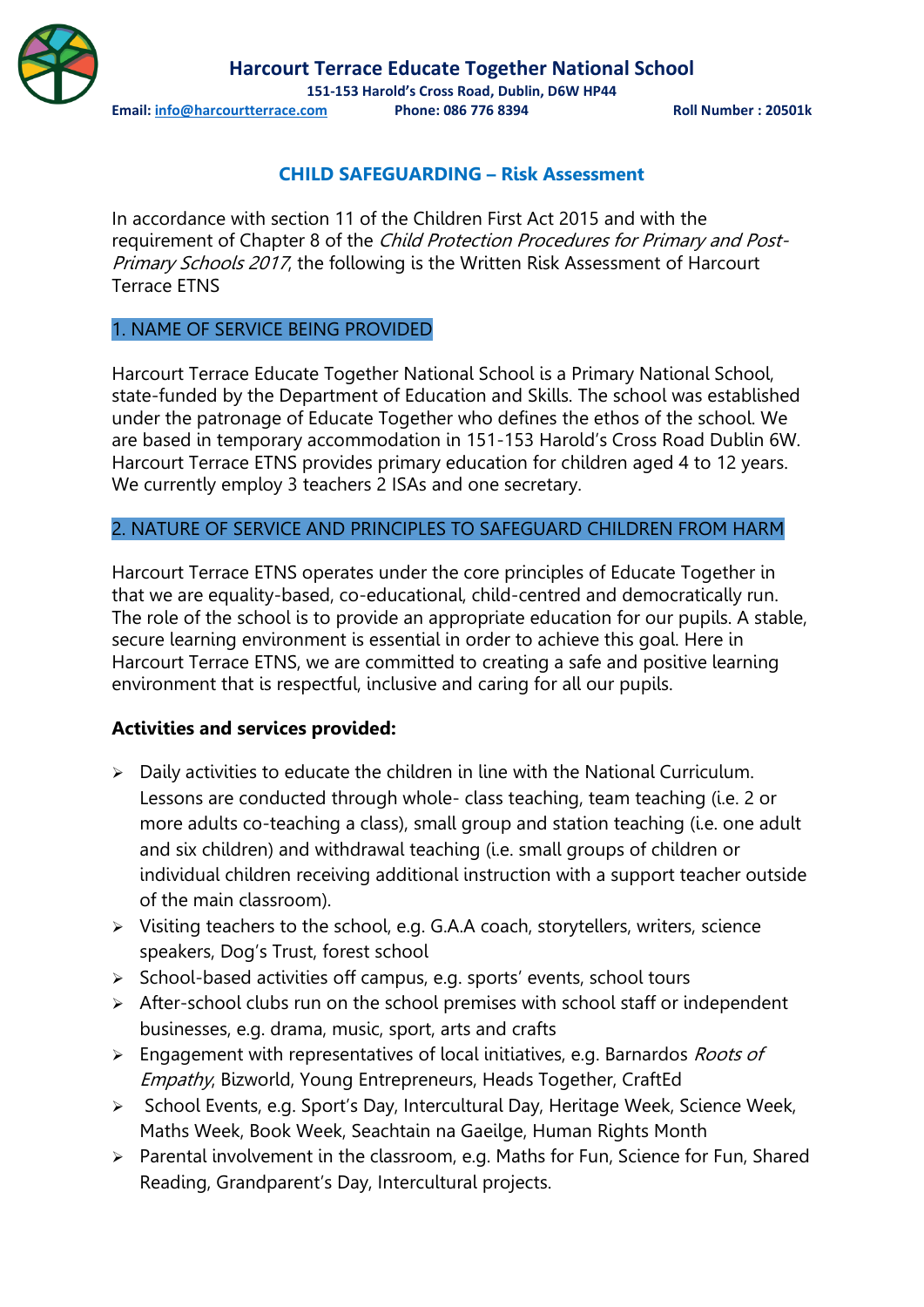We believe that children have the right to learn in an environment in which they feel secure and protected from all forms of harm; such as neglect, assault, ill-treatment or sexual abuse. Our staff are vigilant for any signs of distress or harm among our pupils and apply our safeguarding procedures diligently to address and alleviate any such problems.

# 3. RISK ASSESSMENT

We have carried out a risk assessment of any potential for harm to a child while under our care. Below is a list of the areas of risk identified and the list of procedures for managing these risks.

|                | <b>Risk Identified</b>                                         | Procedure in place to manage risk identified                                                                                                                                                                                                                                                                                                                                                                                                                                                                                                                                                                                                                                                                                                                                                                       |
|----------------|----------------------------------------------------------------|--------------------------------------------------------------------------------------------------------------------------------------------------------------------------------------------------------------------------------------------------------------------------------------------------------------------------------------------------------------------------------------------------------------------------------------------------------------------------------------------------------------------------------------------------------------------------------------------------------------------------------------------------------------------------------------------------------------------------------------------------------------------------------------------------------------------|
| $\mathbf{1}$   | School-based bullying,<br>verbal, physical or<br>psychological | Restorative practices implemented<br>throughout the school to investigate and<br>resolve conflict, e.g. restorative circles<br>Anti-bullying procedures displayed in every<br>$\bullet$<br>room to inform adults as to the steps to be<br>followed<br>Anti-bullying coordinator identified during<br>school induction and at staff meetings to<br>support staff in the implementation of anti-<br>bullying procedures<br>Anti-bullying month every February to<br>promote a culture of respect, friendship<br>and kindness<br>Anti-bullying policy on our school website<br>to inform parents<br>Promotion of a culture of openness and<br>$\bullet$<br>respect in which students can approach<br>staff to discuss concerns and worries<br>Adequate supervision is provided to ensure<br>codes are being followed. |
| $\overline{2}$ | Interaction with visitors to<br>the school                     | Visitors to the school must check in at<br>reception at the front entrance and sign in<br>to our Visitors Book and wear a visitor<br>badge<br>Front entrance to the school has a<br>magnetic lock and so visitors must be<br>provided with access by a staff member<br>Visitors are accompanied by a staff member<br>$\bullet$<br>at all times during their visit<br>Regular visitors to the school, e.g. external<br>teachers, guest speakers, are Garda Vetted<br>or a copy of their Garda vetting is provided<br>to the school.                                                                                                                                                                                                                                                                                 |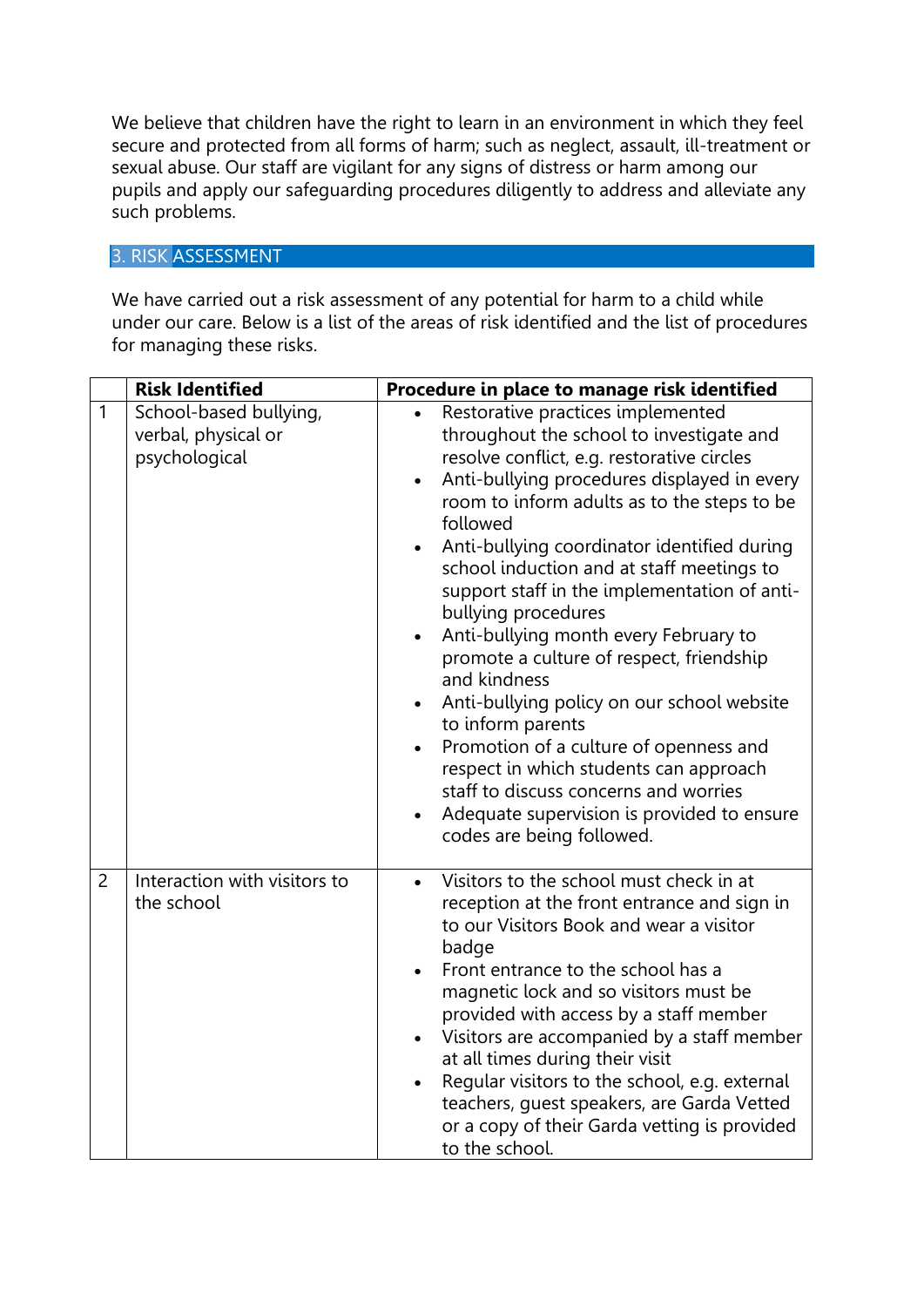|   |                                                                                                           | Persons administering external<br>programmes (e.g. GAA) through another<br>body will provide the school with a copy of<br>their Garda vetting and any appropriate<br>insurance.<br>Children are closely supervised by staff<br>members during all school events in which<br>visitors are invited into the school, e.g.<br>Intercultural Day, Science Week, Sport's<br>Day, School Performances)<br>Visitors wear 'Visitors Lanyard' for duration<br>of their visit to the school                                                                                                                                              |
|---|-----------------------------------------------------------------------------------------------------------|-------------------------------------------------------------------------------------------------------------------------------------------------------------------------------------------------------------------------------------------------------------------------------------------------------------------------------------------------------------------------------------------------------------------------------------------------------------------------------------------------------------------------------------------------------------------------------------------------------------------------------|
| 3 | School events held outside<br>the school grounds, e.g.<br>school tours, sports' events,<br>concerts, etc. | A risk assessment will be completed before<br>$\bullet$<br>each school tour or trip.<br>Pupil-teacher ratio is reduced for school<br>tours to maximise the supervision of<br>children. Pupil-teacher ratio is 10:1, in so far<br>as possible, based on staffing numbers.<br>Pupils are closely supervised by staff when<br>transitioning from one area to another (e.g.<br>going to the toilets, going to and from the<br>bus) and when interacting with staff and/or<br>volunteers from the establishment they are<br>visiting.<br>Parental consent is provided before<br>children leave the school to attend any<br>events. |
| 4 | After-school clubs: drop-off,<br>staff, collection                                                        | Drop-off: Children are lined up by their<br>class teacher and handed over directly to<br>the after-school teacher<br>Internal staff: Teachers are given a list of<br>children's names and the names of adults<br>who can collect them<br>External staff: Teachers provide the school<br>with copies of their insurance, Garda<br>Vetting, etc.                                                                                                                                                                                                                                                                                |
| 5 | Hand-over of children to<br>responsible adult at<br>collection time                                       | Names and contact numbers of adults who<br>have permission to collect each child are<br>provided by parents at the beginning of<br>each year and stored on our school online<br>data-base<br>If an unknown adult comes to collect a<br>child (e.g. a family friend, an aunt/uncle, a<br>cousin, etc.) and the school has not been<br>informed beforehand by parents, the class                                                                                                                                                                                                                                                |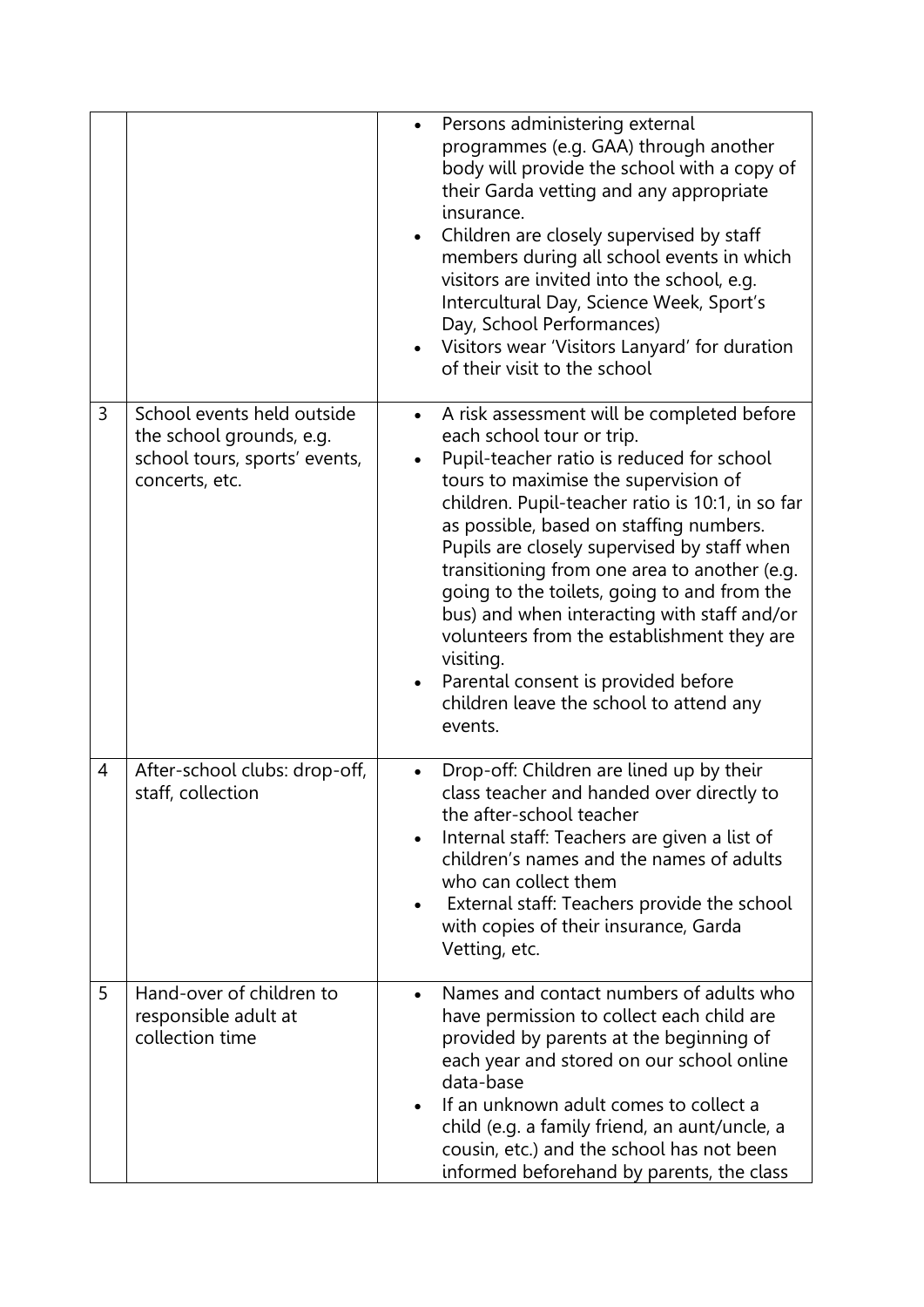|                |                                                 | teacher calls the parents to confirm the<br>child has permission to go with that adult<br>Children are lined up in the school yard (or<br>$\bullet$<br>in the school classroom on a rainy day) and<br>released to their parents one by one<br>If an adult appears to be under the<br>influence of drugs or alcohol when they<br>come to collect a child from school, they<br>are not released by the class teacher. This<br>would then be reported to the DLP or DDLP<br>immediately.<br>Children from Junior Infants - 2 <sup>nd</sup> class<br>$\bullet$<br>must be collected from school by a<br>responsible adult.                                                                                                                                                               |
|----------------|-------------------------------------------------|--------------------------------------------------------------------------------------------------------------------------------------------------------------------------------------------------------------------------------------------------------------------------------------------------------------------------------------------------------------------------------------------------------------------------------------------------------------------------------------------------------------------------------------------------------------------------------------------------------------------------------------------------------------------------------------------------------------------------------------------------------------------------------------|
| 6              | Storage or publication of<br>photos of children | Written parental permission to take photos<br>of children is obtained by the school at the<br>beginning of the school year<br>Class teachers are made aware of any<br>children in his or her class who do not have<br>permission to be in school photos<br>Photos taken by staff are removed from<br>personal devices at the end of each school<br>day. Photos are stored securely on the<br>school online storage space.<br>Children's names are not published with<br>photos uploaded to the school website or<br>class blogs.<br>Children are not permitted to use electronic<br>devices (e.g. iPads, cameras, personal<br>devices) unless under the supervision of an<br>adult. Children are not permitted to use<br>camera phones during the school day or at<br>school events. |
| $\overline{7}$ | Withdrawal of children from<br>class / yard     | Glass panels are installed in the doors of all<br>$\bullet$<br>classrooms in the school<br>Parents are informed and provide written<br>consent if children are withdrawn from<br>class on a regular basis, e.g. for learning<br>support, English language support,<br>resource or movement breaks.<br>Children who need assistance with toileting<br>during the school day are<br>accompanied/assisted by two adults where<br>possible. Adults are not permitted to go<br>into a toilet with a child alone.                                                                                                                                                                                                                                                                          |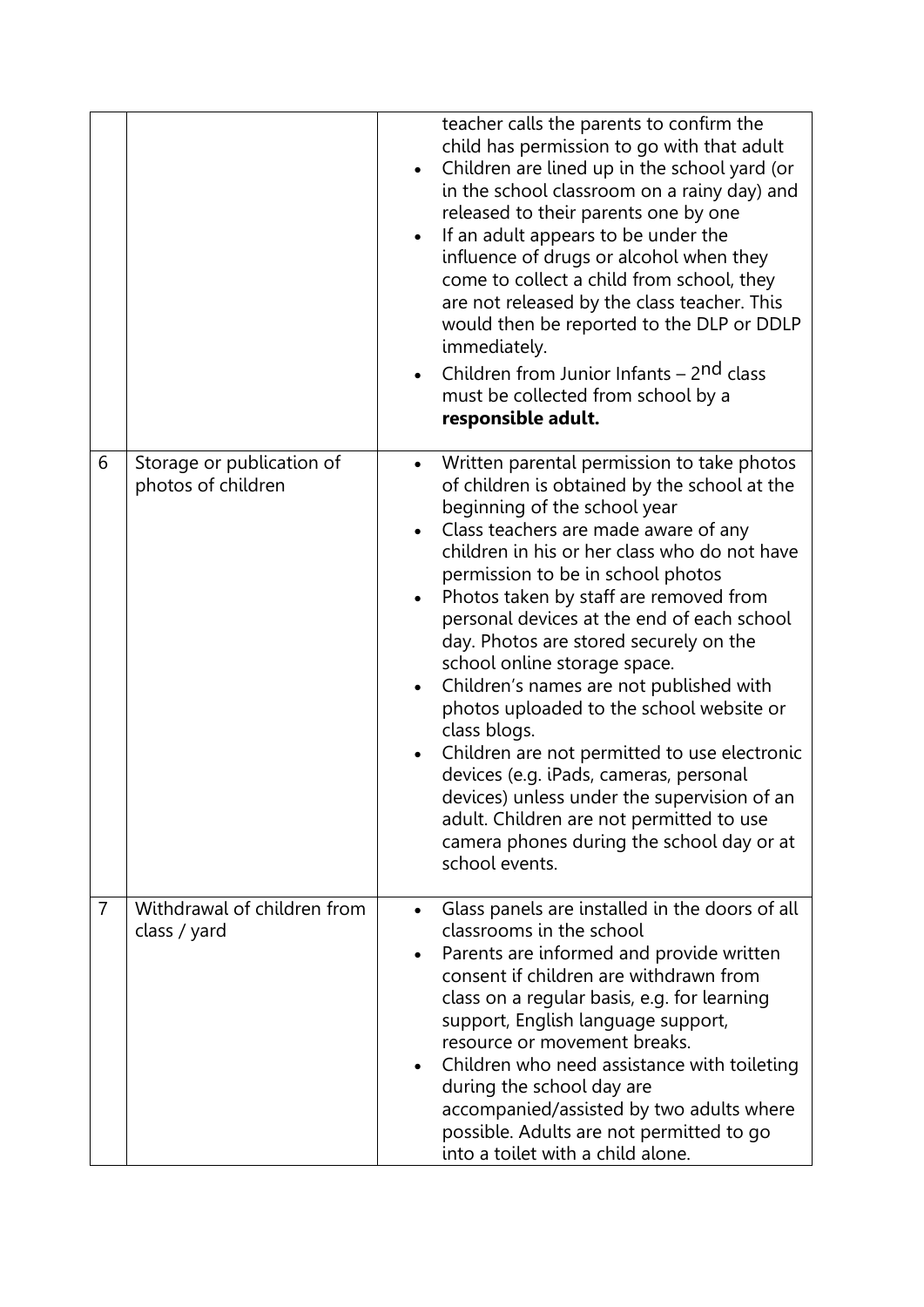|    |                                                                                             | Children who need to use the toilet during<br>yard time are accompanied by another<br>child                                                                                                                                                                                                                                                                                                                                                                                                                                                                                                                                                                                                                                                                                     |
|----|---------------------------------------------------------------------------------------------|---------------------------------------------------------------------------------------------------------------------------------------------------------------------------------------------------------------------------------------------------------------------------------------------------------------------------------------------------------------------------------------------------------------------------------------------------------------------------------------------------------------------------------------------------------------------------------------------------------------------------------------------------------------------------------------------------------------------------------------------------------------------------------|
| 8  | Lack of healthy lunch or<br>insufficient lunch                                              | Teachers monitor children's lunches and<br>ensure that all children are provided with a<br>sufficient quantity of healthy food each day.<br>If a child is not provided with any lunch in<br>school, the school phones the parents and<br>asks them to bring the lunch to school. If a<br>lunch is not provided the DLP or DDLP will<br>be informed immediately and best efforts<br>made to ensure the child is adequately fed<br>throughout the day.<br>If a child is regularly provided with<br>insufficient lunch the class teacher<br>discusses it with the parents in the first<br>instance. If a child regularly has no lunch or<br>insufficient lunch and the situation did not<br>improve after speaking with the parents,<br>the class teacher informs the DLP or DDLP. |
| 9  | Data protection                                                                             | Confidential documents relating to<br>$\bullet$<br>children in the school are stored<br>securely in the school:<br>o Hard copies are stored in locked<br>filing cabinets in the principal's<br>office and in classrooms<br>Documents are shared with staff on a<br>need to know basis.<br>Parental permission for transfer of<br>information (i.e.<br>between the school and<br>previous/prospective schools, between<br>the school and other professionals) is<br>obtained at the beginning of the school<br>year.                                                                                                                                                                                                                                                             |
| 10 | Children presenting with<br>social, emotional,<br>behavioural or medical<br>needs in school | Concerns relating to social, emotional,<br>$\bullet$<br>behavioural or medical needs are<br>communicated to parents by phone, at<br>collection time or through formal meetings.<br>Children are provided with additional<br>$\bullet$<br>support in school through the model of the<br>Continuum of Support. This may be in the<br>form of in- class support or withdrawal<br>from class. Staff discuss concerns and<br>learning targets with parents and formulate<br>a written plan, signed by the parents.                                                                                                                                                                                                                                                                   |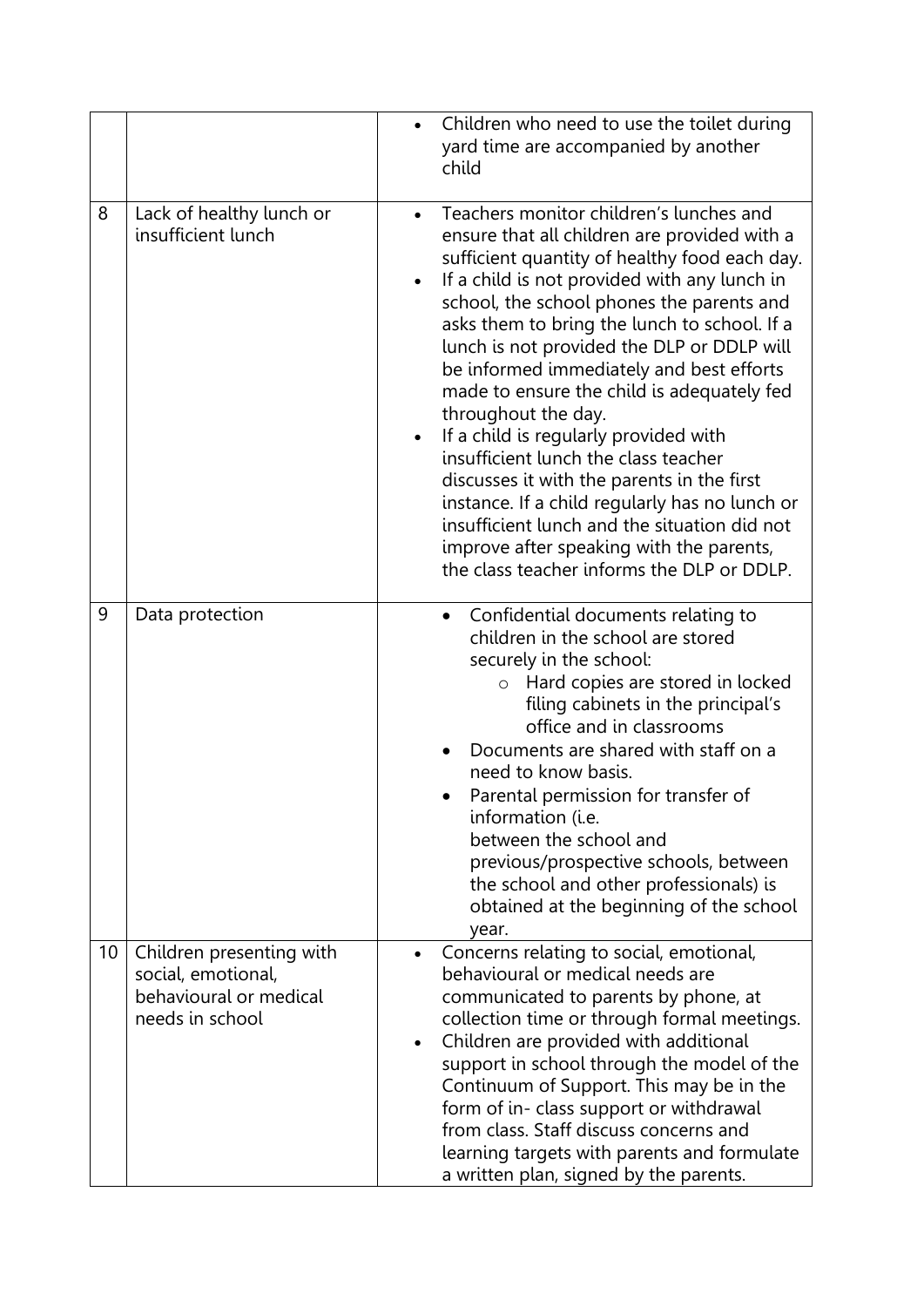| supports identified are current and<br>appropriate.<br>The school may recommend onward<br>referral (e.g. to the Primary Care Team, the<br>School Age Disability Team, NEPS, GP or<br>CAMHS) for children presenting with<br>significant difficulties.<br>Significant concerns are raised with the DLP<br>or DDLP.<br>The Administration of Medication Policy will<br>be implemented in the event that a child<br>requires medication throughout the school<br>day. Parent/Guardians must complete the<br>relevant forms and put a request in writing |
|------------------------------------------------------------------------------------------------------------------------------------------------------------------------------------------------------------------------------------------------------------------------------------------------------------------------------------------------------------------------------------------------------------------------------------------------------------------------------------------------------------------------------------------------------|
|                                                                                                                                                                                                                                                                                                                                                                                                                                                                                                                                                      |
|                                                                                                                                                                                                                                                                                                                                                                                                                                                                                                                                                      |
| to the board. A copy of this policy will be<br>available from the school website.                                                                                                                                                                                                                                                                                                                                                                                                                                                                    |
| Late drop-offs, early<br>Children who are dropped to or collected<br>11<br>from school more than 10 minutes late are<br>collection, late pick up,                                                                                                                                                                                                                                                                                                                                                                                                    |
| attendance<br>signed in or out of the Late Book by an<br>adult. The school discusses punctuality with                                                                                                                                                                                                                                                                                                                                                                                                                                                |
| parents if children are regularly late.<br>Significant concerns in relation to                                                                                                                                                                                                                                                                                                                                                                                                                                                                       |
| timekeeping are reported to the Education<br>Welfare Officer.                                                                                                                                                                                                                                                                                                                                                                                                                                                                                        |
| Children's attendance at school will be<br>monitored with absence notes required for<br>any missed days. Contact will be made with<br>parents in instances of regular absences,<br>with a record of any discussion stored<br>securely in assessment folders/children's<br>class files/online database.                                                                                                                                                                                                                                               |
| Significant attendance concerns are<br>reported to the Education Welfare Officer.                                                                                                                                                                                                                                                                                                                                                                                                                                                                    |
| Teachers must be informed in advance if<br>children are to be collected early from<br>school. Children must be signed out by a                                                                                                                                                                                                                                                                                                                                                                                                                       |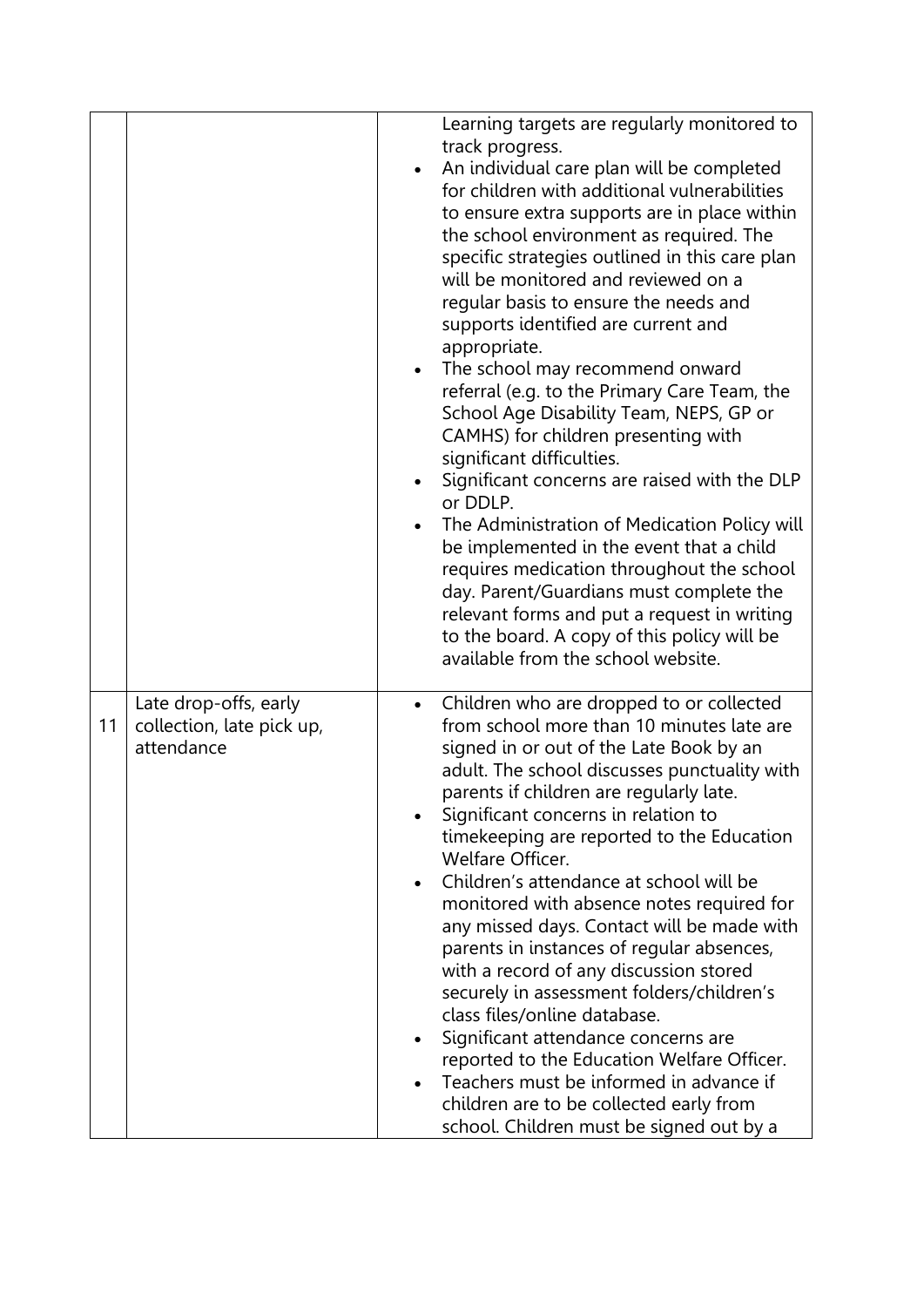|                   |                                                                                                     | parent-approved adult in the Early<br><b>Collections Book.</b>                                                                                                                                                                                                                                                                                                                                                                                                                                    |
|-------------------|-----------------------------------------------------------------------------------------------------|---------------------------------------------------------------------------------------------------------------------------------------------------------------------------------------------------------------------------------------------------------------------------------------------------------------------------------------------------------------------------------------------------------------------------------------------------------------------------------------------------|
| $12 \overline{ }$ | Exposure to inappropriate<br>online content                                                         | Use of electronic devices in school in<br>quided by the school Acceptable Usage<br>Policy.<br>Use of electronic devices, e.g. iPads,<br>Chrome Books, laptops, cameras, is<br>monitored and supervised by adults.<br>School internet is provided by PDST<br>Technology in Education which is<br>monitored for inappropriate content and<br>unsuitable websites blocked.<br>Inappropriate content which appears<br>through the school internet is logged and<br>reported to our internet provider. |
| 13                | The school site is utilised by<br>other services with the<br>approval of the Board of<br>Management | Any service utilising the school premises<br>shall be responsible for the review and<br>implementation of their own Child<br>Protection Policy and supporting<br>documents and provide the school with a<br>copy of same.<br>Any concerns relating to these services<br>shall be raised immediately with the DLP or<br>DDLP.                                                                                                                                                                      |
| 14                | Accidents and injuries on<br>site                                                                   | Accidents and injuries that occur on the<br>$\bullet$<br>premises shall be managed in accordance<br>with the Accident and Injury Policy.                                                                                                                                                                                                                                                                                                                                                          |
| 15                | <b>Harold's Cross ETNS</b>                                                                          | Any concerns in relation to the<br>parents/visitors to Harold's Cross ETNS<br>will be referred immediately to the DLP<br>and onwards to the DLP of HXETNS<br><b>HARCOURT TERRACE ETNS and HXETNS</b><br>will work collaboratively to ensure that<br>both child safeguarding statements are<br>in line with each other<br>The Principal of HARCOURT TERRACE<br>$\bullet$<br>ETNS and HXETNS will meet regularly to<br>review this working arrangement.                                             |
| 16                | <b>Policy Dissemination</b>                                                                         | This policy will be discussed with all<br>$\bullet$<br>staff at induction day and at any other<br>point required.<br>A copy of this policy will be placed on<br>the school website.                                                                                                                                                                                                                                                                                                               |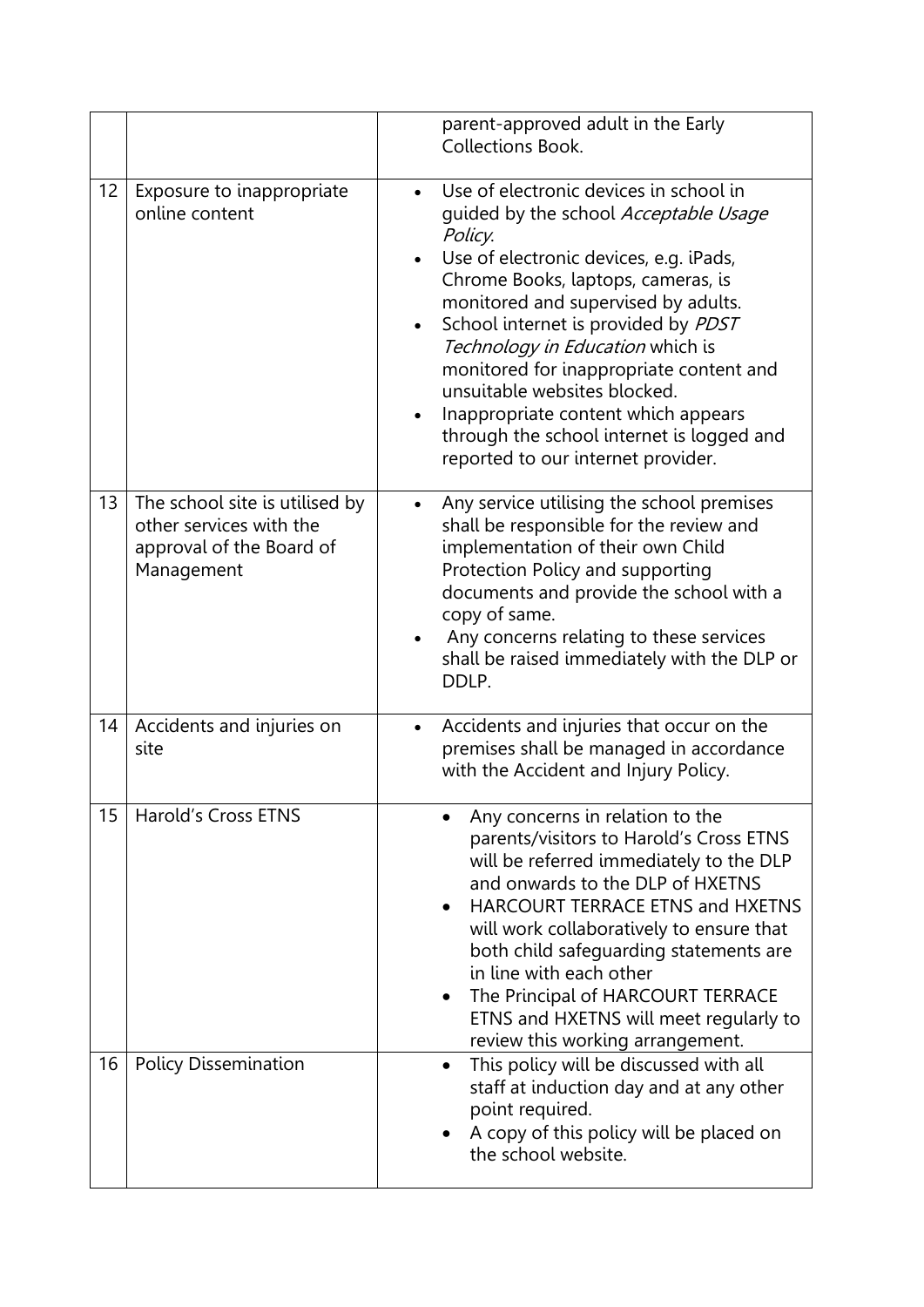**Important Note:** It should be noted that risk in the context of this risk assessment is the

risk of "harm" as defined in the Children First Act 2015 and not general health and safety risk. The definition of harm is set out in Chapter 4 of the Child Protection Procedures for Primary and Post- Primary Schools 2017

In undertaking this risk assessment, the board of management has endeavoured to identify as far as possible the risks of harm that are relevant to this school and to ensure that adequate procedures are in place to manage all risks identified. While it is not possible to foresee and remove all risk of harm, the school has in place the procedures listed in this risk assessment to manage and reduce risk to the greatest possible extent.

# 4. PROCEDURES

Our Child Safeguarding Statement has been developed in line with requirements under the Children First Act 2015, the *Children First: National Guidance*, and Tusla's Child Safeguarding: A Guide for Policy, Procedure and Practice. In addition to the procedures listed in our risk assessment, the following procedures support our intention to safeguard children while they are availing of our service:

### **Procedure for the management of allegations of abuse or misconduct against workers / volunteers of a child availing of our service**

o Minor complaints about staff are managed in line with the complaint's procedure, as outlined in out Parent Teacher Communication Policy. o Allegations against staff of abuse or misconduct are managed according to the school Child Safeguarding Statement

# **Procedure for the recruitment and selection of workers and volunteers to work with children**

- o Only teachers who are Garda vetted are employed. All temporary and permanent teachers are registered with the Teaching Council.
- o All ISAs who are employed in the school in a temporary or permanent capacity are Garda vetted by Educate Together. Substitute ISAs will present with Garda vetting.
- o Parents and volunteers who work with the children on a long-term and/or consistent basis are Garda vetted by Educate Together.
- o References from previous employers are obtained before employment in the school.
- o Form of Undertaking and Statutory Declaration completed before commencing in the school.

# **Procedure for the provision of and access to child safeguarding training and information, including the identification of the occurrence of harm**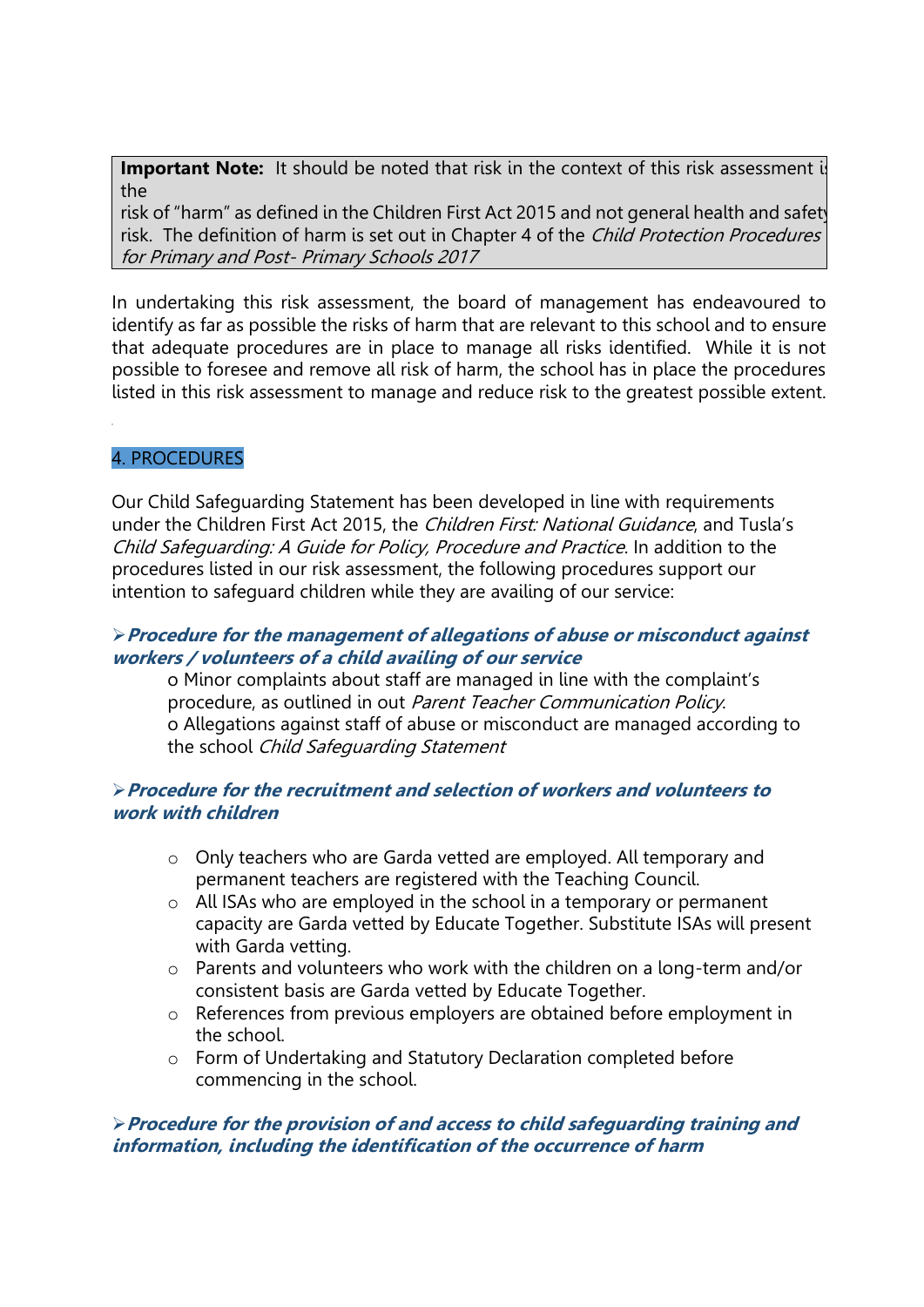o Staff are informed of school child-protection and anti-bullying procedures during staff induction at the beginning of each school year

- School policies are provided to all staff and discussed. Staff are informed of the relevant person to direct queries to for each policy.
- All staff will be trained in the recognition of signs of abuse and reasonable grounds for concern and provided with a copy of the relevant sections of Children First during staff induction each October. All new members of staff hired after this induction day will receive training as soon as possible from an appropriate member of staff.
- Staff are informed of reporting procedures and provided with a copy of the Child Safeguarding Statement.

o The school Child Protection Policy and Anti-Bullying Procedures are available to download on our school website. Child Protection and Anti-Bullying documents, e.g. reference sheets, reporting templates, are available for staff on the school network.

o Child Protection Guidelines, including names of the DLP and reporting procedures, are displayed at reception.

o The DLP/DDLP/Board of Management engage with Child Protection training through local education centres.

o School management stay updated on current Child Protection guidelines and circulars. School management will update staff and BoM and provide any training required where appropriate.

# **Procedure for the reporting of child protection or welfare concerns to Tusla**

o All mandated persons shall report a mandated concern to Tusla as soon as practicable in accordance with the Children First Act.

o The DLP or DDLP shall act as a resource to the mandated person to ensure that reporting procedures are followed correctly and promptly.

o On completion, a report shall be forwarded to the relevant Duty Social Worker by the DLP, DDLP or Mandated Person.

o In the event the report is forwarded by the DLP or DDLP, the Mandated Person shall be informed in writing that the report has been forwarded.

o In the event that the report is forwarded by a mandated person without the assistance of the DLP/DDLP, the DLP or DDLP shall be informed and any copies provided to be stored securely in a locked filing cabinet in the DLP's office.

# **Procedure for maintaining a list of the persons (if any) in the relevant service who are mandated persons**

o All teachers in the school are mandated persons. Mandated persons, as defined in the Children First Act 2015, have a statutory obligation to report concerns which reach a particular threshold to Tusla and to cooperate with Tusla in the assessment of mandated reports.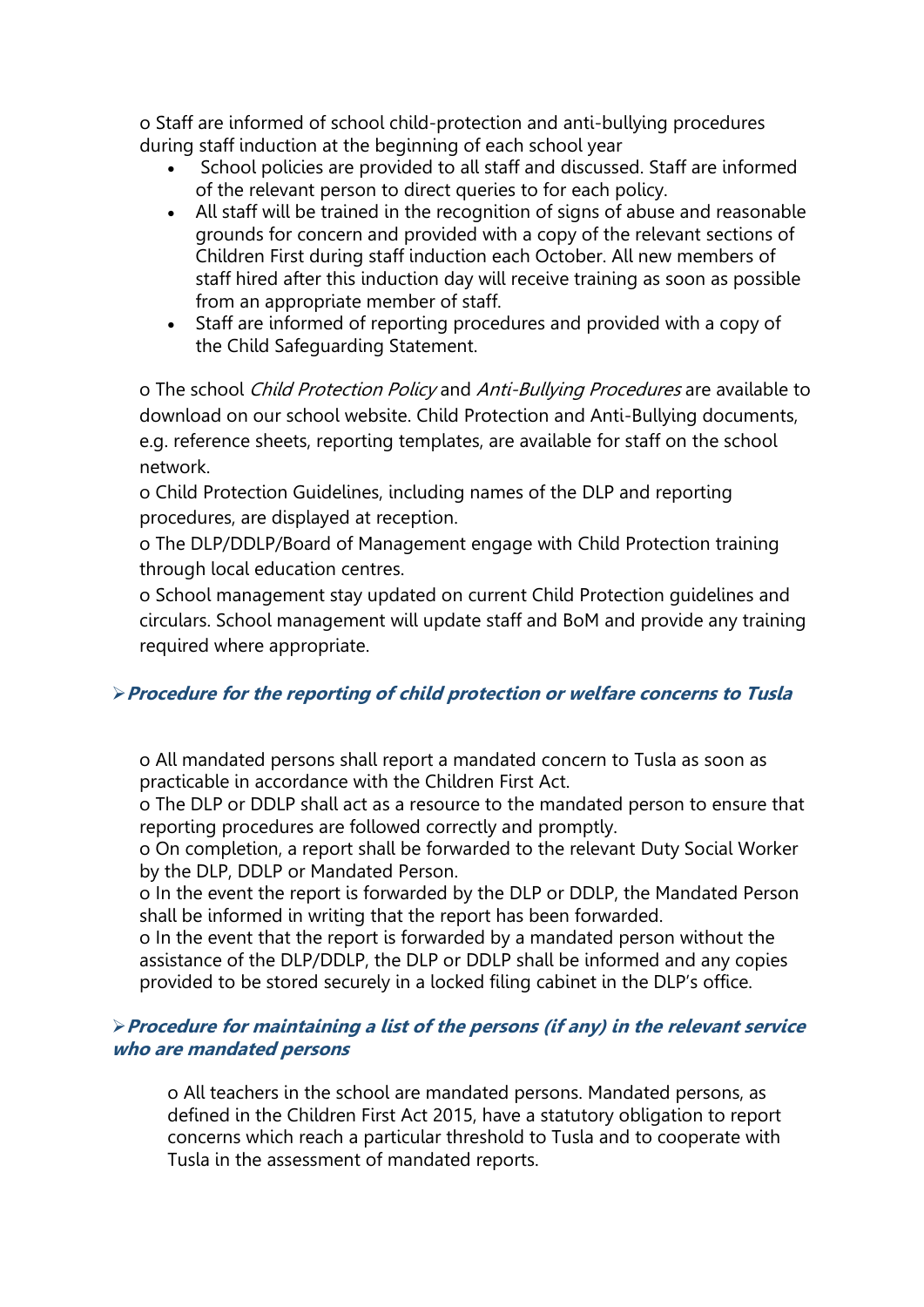### **Procedure for appointing a relevant person**

o The school principal and DLP, is the relevant person in accordance with the Children First Act 2015.

o The DDLP, will deputise for the DLP in her absence.

o The name and contact details of the current DLP will be displayed at the school entrance, in each classroom and on the school website.

All procedures listed are available upon request.

#### 5. IMPLEMENTATION

We recognise that implementation is an ongoing process. Our service is committed to the implementation of the Child Safeguarding Statement and the procedures that support our intention to keep children safe from harm while availing of our service. This document will be published on our school website and will be circulated to all members of our school community including parents and staff. A hard copy of the policy can be available on request.

### 6. REVIEW

This risk assessment will be reviewed annually with the Child Safeguarding Statement, or as soon as practicable after there has been a material change in any matter to which the statement refers

#### Ratification by Board of Management

This risk assessment has been completed by the Board of Management on 27 September 2019. It shall be reviewed as part of the school's annual review of its Child Safeguarding Statement.

Camille Coyle Signed: Camille Coyle

[camillecoyle@harcourtterrace.com](mailto:camillecoyle@harcourtterrace.com)

| Sianed: | Niamh Cullen |  |  |  |  |
|---------|--------------|--|--|--|--|
|---------|--------------|--|--|--|--|

niamhculen@harcourtterrace.com

For queries, please contact Niamh Cullen, school Principal; Relevant Person under the Children First Act 2015.

Ratified by the Board of Management of HARCOURT TERRACE ETNS, 18 September 2019